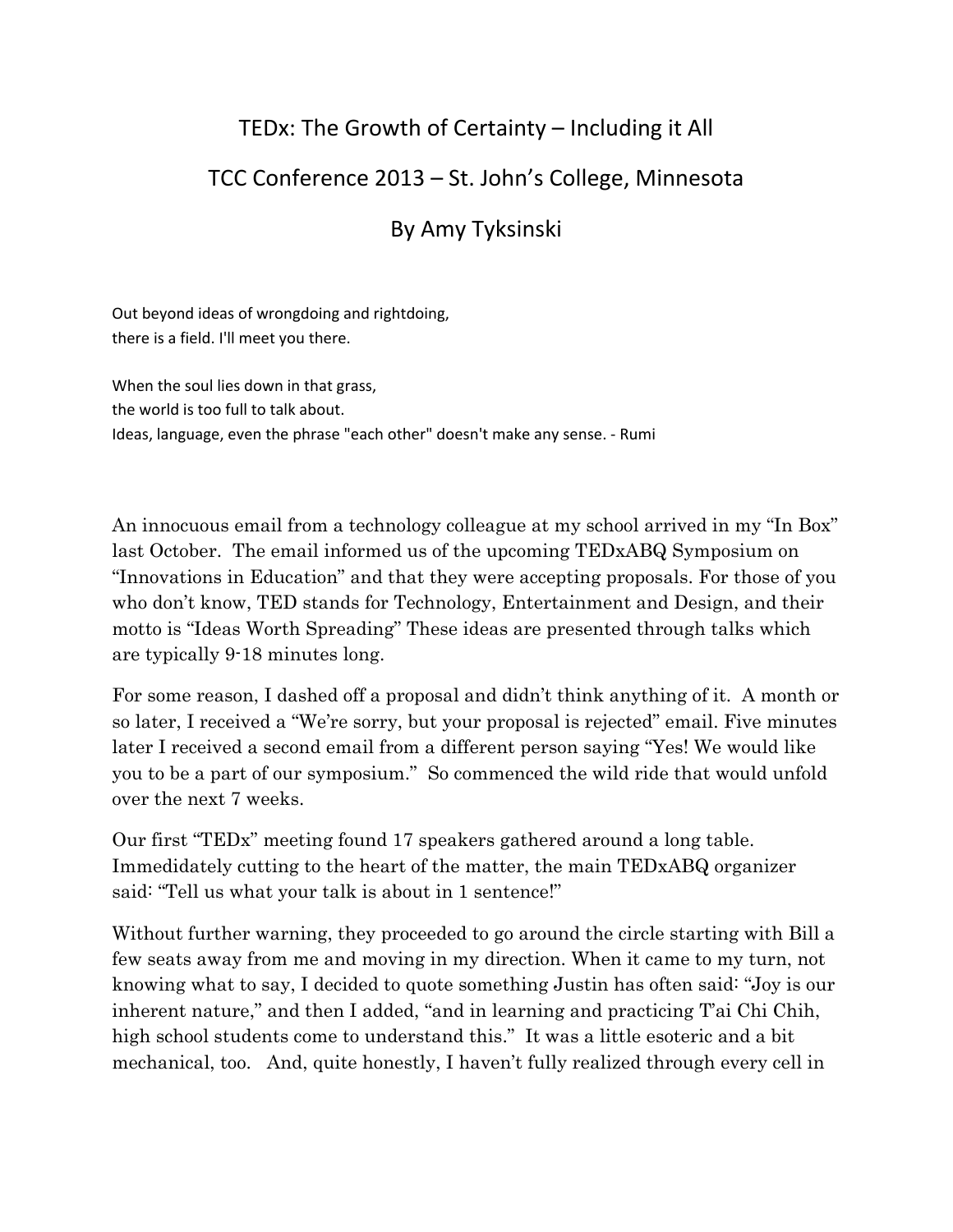my body that joy is MY intrinsic nature, although I desperately want to believe it to be so.

We (the facilitator and I) bandied about a bit, trying to tease out what I meant by "joy" and "inherent nature." Finally, he gave up and went on to the next.

A week later, draft #1 of the speech in hand, I went to my first coaching session. I had written out the entire talk with "joy" as a focus, elaborating with lots of juicy quotes from Justin and great examples and quotes from students. When it was my turn, they gave me two pieces of feedback:

- 1) Could you please talk more about TCC's impact on the academic learning experience of high school students?
- 2) You are the expert now! No quotes from Justin needed—put it in your own words!

GULP!

They were completely correct, of course. It's important to know your audience and for a Symposium on Education, I needed to be more explicit about TCC's effects on learning in the classroom.

The request to put the Justin quotes into my own words, however, gave me great pause: I had been deeply dependent on Justin for 13 years in ABQ as an anchor, the singular touchstone in my life (no pun intended). And in addition, I had relied a lot on his language to describe TCC without always understanding what I was saying. All of this is fine, of course. Justin has given us powerful tools and scaffolding to draw us in to our merging with TCC. But what an interesting initiation on the heals of Justin's passing! Put it in your own words!

I took this advice to heart. I proceeded to change the speech around to include an academic impact and significantly, to unearth different language, words that were my own, words that felt alive and true. I struggled with finding a good balance for my audience, one that was accessible and not too esoteric for the masses, but also "essence" oriented.

What unfolded then over the next six weeks felt like a compression, a whittling down of what wanted to be expressed (and not just in words), almost like pushing through the resistance in Seijaku for six whole weeks. The whirlwind also included repeated moments which brought on, in sequence: panic, resistance, surrender,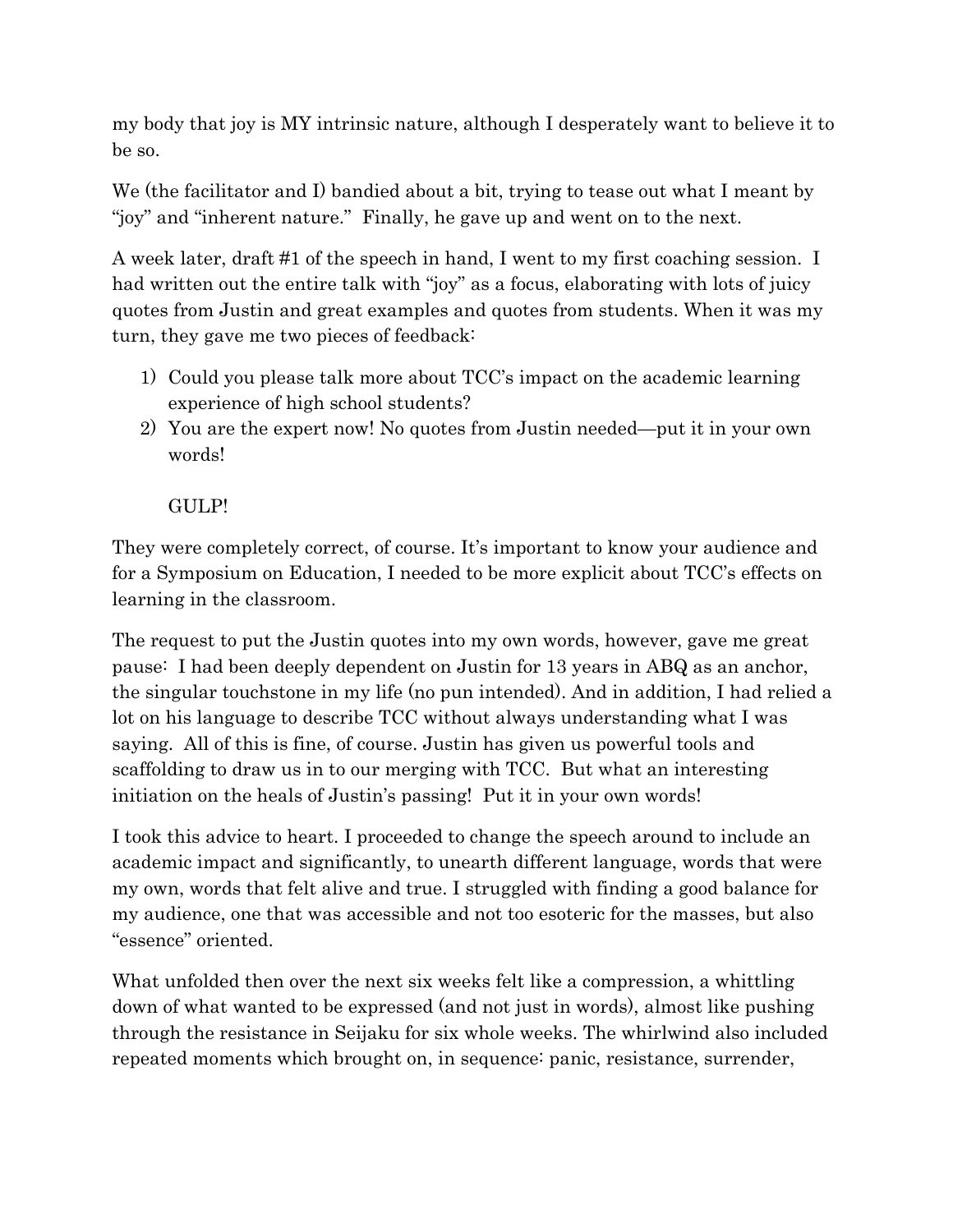again and again and again. I gave myself permission to quit this crazy process at any moment!

And yet, something kept me going, something bigger than "me" and my constant anxiety.

The second week of coaching, we learned that we would not have a podium or be allowed any notes on stage. Another bubble burst in my mind! Then they said, "But we advise against memorizing—just memorize main points and it will flow naturally!" (Six drafts later, I memorized the entire thing, as I knew myself better than that.)

The following week (a week before Winter Break), they asked me to include live students sharing and moving on stage. My mind screamed, "But, it's a week before exams and I won't see them during the Christmas break and we don't have time or space to arrange any of this!!!!"

But the kids said yes, and they showed up, mostly, to our practice sessions (after the break), and in the end it was quite amazing to have with me on stage.

The day of the event arrived. The students and I made sure to do a full run-through about an hour before we went on. In this final practice session, I started the speech and about a paragraph in, completely went blank. A few seconds passed, and a gentle voice from behind me started feeding me lines. One of the boys, John, had memorized nearly the entire speech. We ended up setting up a signal if this happened during the "Real" thing.

We then did a full TCC practice. At one point early into the movements, the young woman, Mary, simply sat down on the floor and put her head in her lap. I had been most worried about her nervousness and ability to stay grounded throughout the process. I wondered, "Oh my god! What is happening???"

John and Tim and I continued for a bit, letting Mary sit there with her head between her legs, sort of curled up. Finally, I went over to her, put my hand on her back and encouraged her to breathe down into her t'an t'ien. She indulged me for a bit, and then said, "Amy, I'm praying." "Oh!" I said, and let her stay there. The boys and I finished up. At the end of the practice, Mary stood, called us together in a circle and, asking us to hold hands she gave a benediction: "In our presentation, may we all express the spirit that we are and may that love be received by the world and by the audience which is friendly and in fact is us as we are all one together."

If it wasn't already deeply apparent, this experience was truly out of my hands.